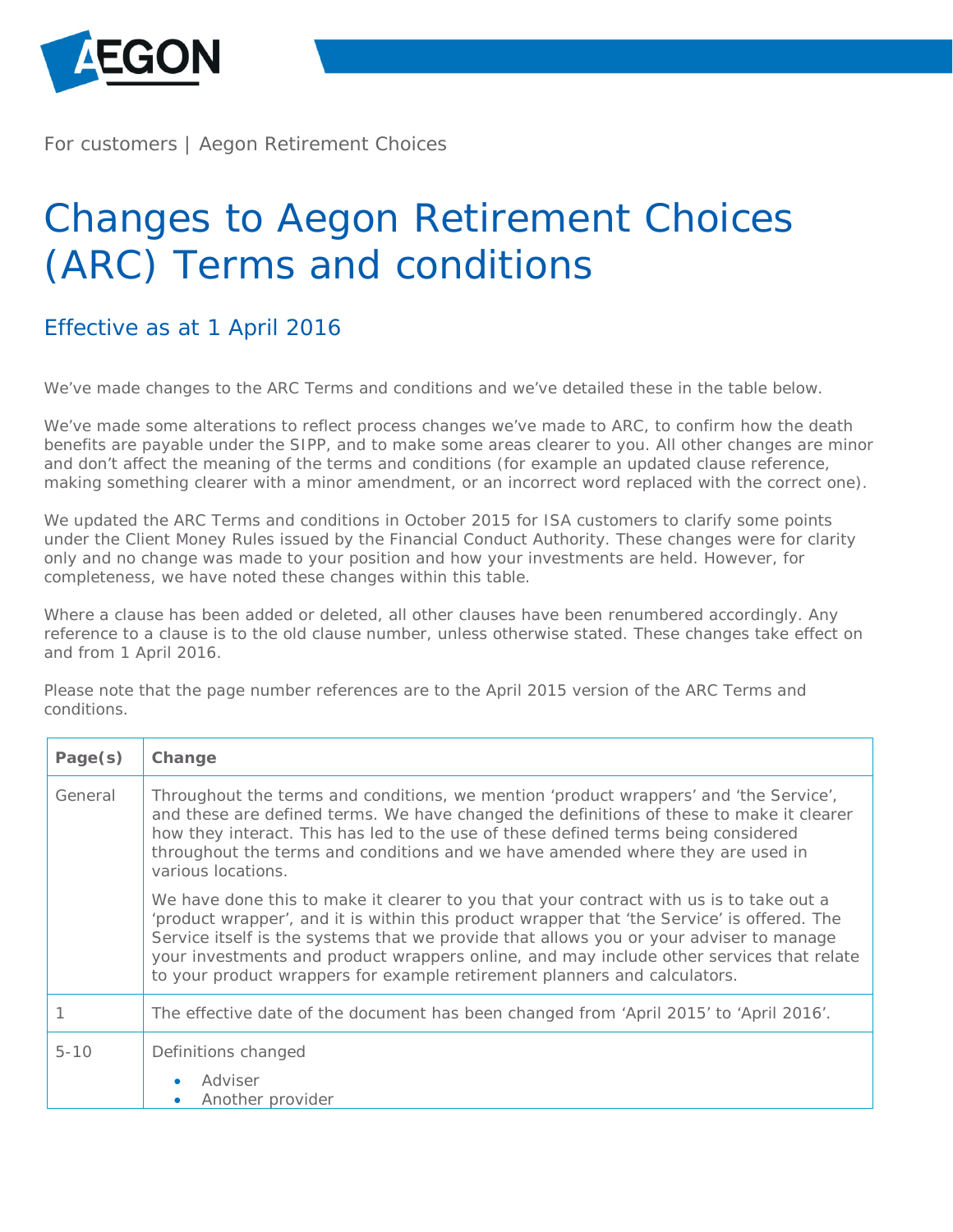

| Page(s) | Change                                                                                                                                                                                                                                                                                                                                                                                             |
|---------|----------------------------------------------------------------------------------------------------------------------------------------------------------------------------------------------------------------------------------------------------------------------------------------------------------------------------------------------------------------------------------------------------|
|         | Client, you, your<br>Client profile<br>$\bullet$<br>Dependant<br>GIA<br>Platform terms of business (to Adviser terms of business)<br>۰<br>Product wrapper<br>$\bullet$<br>Re-registration<br>$\bullet$<br>Scheme adviser<br>$\bullet$<br>The Service<br>$\bullet$                                                                                                                                  |
|         | Please note that most definitions altered have been altered due to the changes to 'product<br>wrappers' and 'the Service' and their use throughout the terms and conditions.                                                                                                                                                                                                                       |
|         | Definitions added                                                                                                                                                                                                                                                                                                                                                                                  |
|         | Client money rules was added in October 2015<br>$\bullet$<br>Joint life<br>• Survivor                                                                                                                                                                                                                                                                                                              |
|         | Definitions removed                                                                                                                                                                                                                                                                                                                                                                                |
|         | Drawdown pension fund lump sum death benefit<br>$\bullet$                                                                                                                                                                                                                                                                                                                                          |
| 14      | Clause 5.3.3 was updated in October 2015 to confirm that if the bank we use enters into<br>insolvency, you will become an ordinary creditor of that bank.                                                                                                                                                                                                                                          |
| 15      | Clause 5.3.9 has been amended by changing the minimum amount that requires to be<br>held in the cash facility from 1% to 0.25%. You or your adviser will have already received<br>a communication detailing this and how it affects your investments.                                                                                                                                              |
| 15      | Clause 5.3.10 has been amended by changing the minimum amount that requires to be<br>deducted from future contributions and payments and held in the cash facility from 1% to<br>0.25%. You or your adviser will have already received a communication detailing this and<br>how it affects your current and future contributions.                                                                 |
| 15      | Clauses 5.4.1 and 5.4.2 have been amended to reflect the process that we carry out when<br>we have to disinvest investments to ensure that the cash facility has enough cash to meet<br>the minimum amount that requires to be held in it, pay charges, or make any other<br>payment (such as income payments or adviser charges) when there is not enough in it to<br>make these payments.        |
|         | We will encash the largest single investment within your product wrapper that we have<br>not excluded from an automatic top up of the cash facility. To find out which types of<br>investment we have excluded, please contact us. Please note that if you have a Secure<br>retirement income account, this top up process will never encash any part of your Secure<br>retirement income account. |
|         | In the event of us being unable to cash in any investment, any outstanding amounts that<br>are deducted (for example, charges) will remain as a debt against your product wrapper,<br>the amount of this debt will be taken as soon as the cash facility has enough cash in it to<br>meet this debt.                                                                                               |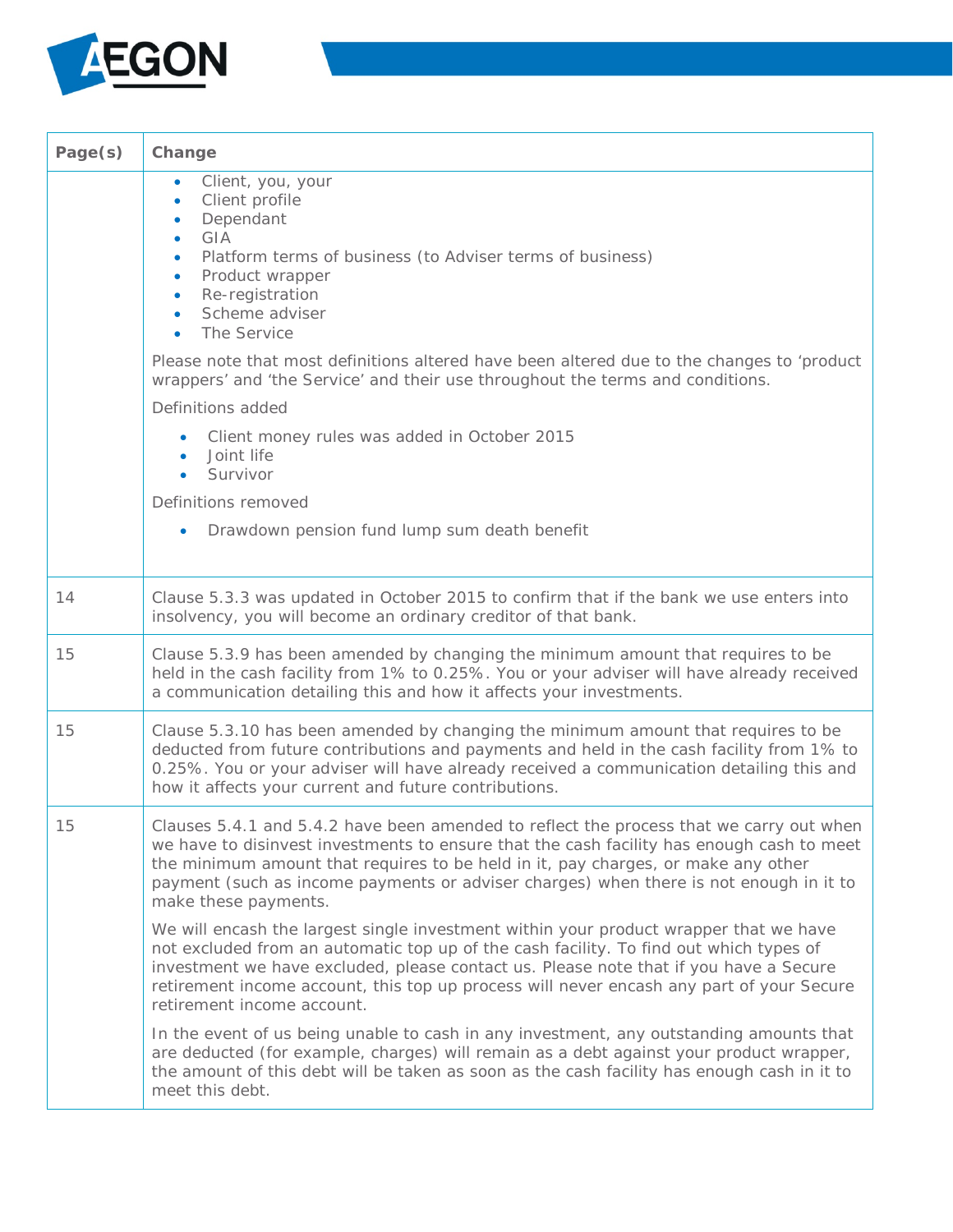

| Page(s) | Change                                                                                                                                                                                                                                                                                                                                                                                                                                            |
|---------|---------------------------------------------------------------------------------------------------------------------------------------------------------------------------------------------------------------------------------------------------------------------------------------------------------------------------------------------------------------------------------------------------------------------------------------------------|
| 18      | Clause 7.1 was updated in October 2015 to confirm that cash accounts we use are subject<br>to the client money rules.                                                                                                                                                                                                                                                                                                                             |
| 19      | New clauses 7.1.7 and 7.1.8 were added in October 2015. Clause 7.1.7 clarifies that<br>investments may be held by a third party and may be pooled with investments of other<br>investors. In addition, we confirm that the GIA and ISA are covered by the Client Money<br>Rules but the SIPP, as a contract of insurance, is covered by a different regulatory regime.<br>We also confirm that we segregate your investments from our own assets. |
|         | 7.1.8 confirms that in the event of our or an investment manager's insolvency, you may<br>have a claim with the Financial Services Compensation Scheme.                                                                                                                                                                                                                                                                                           |
| 21      | The table in 7.3 that details the 'gates' has been updated under gate 1 to confirm that the<br>asset types under this gate do not include any investments held in a Secure retirement<br>income account as this is only available through gate 4.                                                                                                                                                                                                 |
| 24      | Clause 7.11.1 now confirms that there are some investments that deal at different times<br>from those detailed. This will happen where the fund has its own dealing points (for<br>example it may only deal once a month) which can be found out by asking your adviser or<br>contacting us.                                                                                                                                                      |
| 24      | Clause 7.13.1 now gives examples of investments not included in rebalancing (equities<br>and Secure retirement investment).                                                                                                                                                                                                                                                                                                                       |
| 26      | Clause 8 has had a paragraph added confirming that this clause does not apply to the ARC<br>insured funds as these funds are covered by the ARC Insured Funds Policy.                                                                                                                                                                                                                                                                             |
| 29      | Clause 9.3.1ii has been updated to confirm that if you have a SIPP that holds only ARC<br>insured funds (other than the cash facility) you will no longer receive a half yearly<br>statement in April. If you have a SIPP that does hold other investments, a GIA, or an ISA<br>you will still receive these half yearly statements.                                                                                                              |
| 39      | New clauses 10.4.6.4 and 10.4.7.3 have been added. These clauses confirm that payment<br>of initial and ongoing adviser charge that has not already been deducted from your cash<br>facility will be stopped on us receiving notification of your death.                                                                                                                                                                                          |
| 41      | Clause 11.3 had a new paragraph added in October 2015 to confirm what happens if there<br>is no movement in your cash facility for over 6 years.                                                                                                                                                                                                                                                                                                  |
| 42      | Clause 13.3 'Best execution policy' has been removed as this is the same policy as the<br>'Order execution policy' mentioned in clause 13.2.                                                                                                                                                                                                                                                                                                      |
| 43      | Clause 13.3.5 has been updated to confirm that we are not liable for the actions of third<br>parties with or through whom investments are held.                                                                                                                                                                                                                                                                                                   |
| 44      | Clause 13.5.2 has been updated to confirm that we may pass information you have<br>provided together with details of the investments you hold under product wrappers and<br>their value to the scheme adviser.                                                                                                                                                                                                                                    |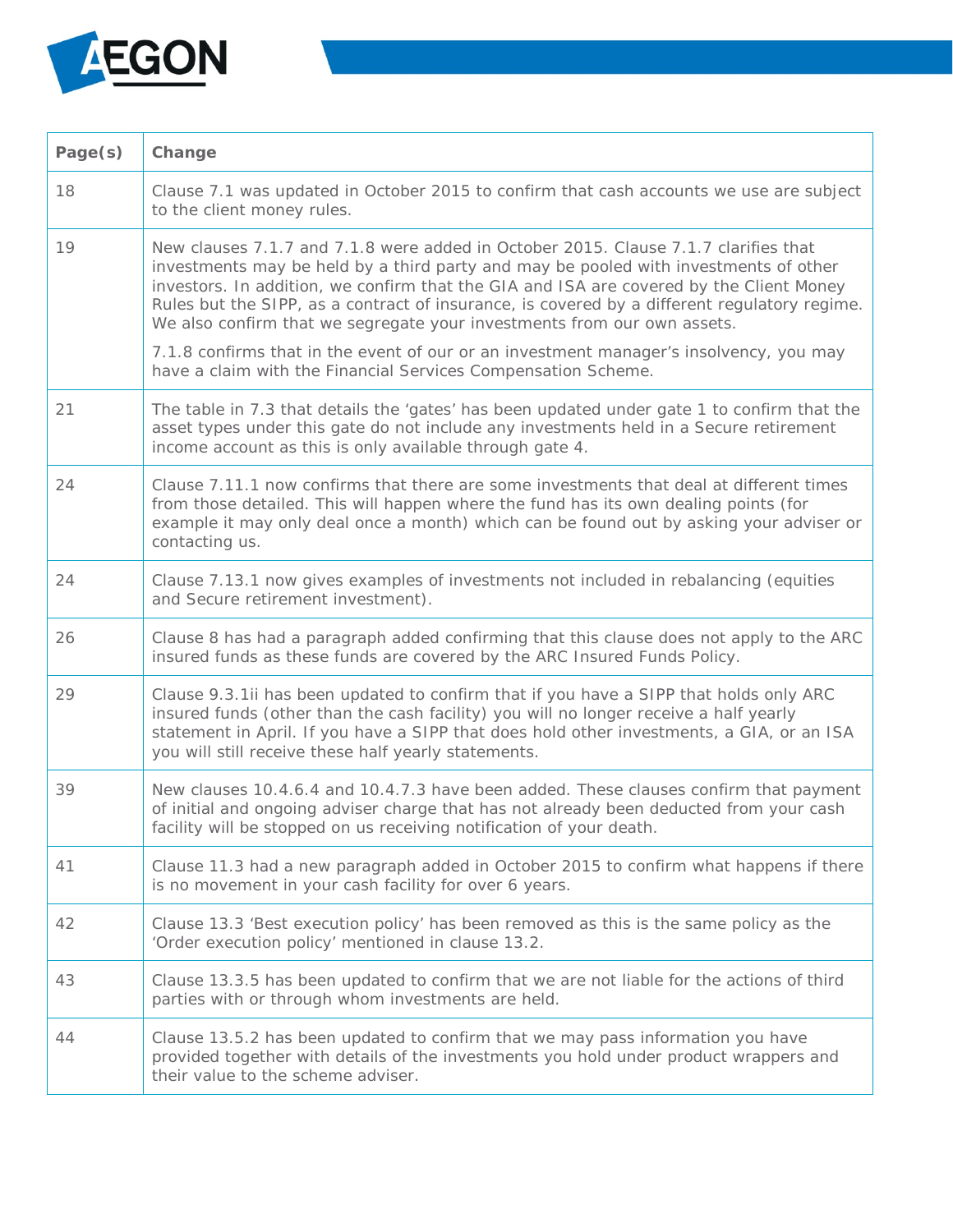

| Page(s)                                                | Change                                                                                                                                                                                                                                                                                                                                                                                                                                                               |  |
|--------------------------------------------------------|----------------------------------------------------------------------------------------------------------------------------------------------------------------------------------------------------------------------------------------------------------------------------------------------------------------------------------------------------------------------------------------------------------------------------------------------------------------------|--|
| Section A - the Aegon General Investment Account (GIA) |                                                                                                                                                                                                                                                                                                                                                                                                                                                                      |  |
| 48                                                     | Clause 3 has been amended to make it clearer how tax is treated within a net or a gross<br>GIA. In a net GIA for individuals we pay interest net of tax, and<br>income/distributions/dividends net of withholding tax. For gross GIAs for corporate<br>entities, trusts and charities we pay interest gross of tax, and<br>income/distributions/dividends net or gross of withholding tax. It is your responsibility to<br>ensure the correct amount of tax is paid. |  |
| Section B - the Aegon Individual Savings Account (ISA) |                                                                                                                                                                                                                                                                                                                                                                                                                                                                      |  |
| 50                                                     | Clause 1, fourth bullet has been amended to confirm that you can only have one stocks<br>and shares ISA in a tax year, apart from where legislation allows otherwise.                                                                                                                                                                                                                                                                                                |  |
| 50                                                     | New clause 2.5 has been added to confirm that the stocks and shares ISA will not be a<br>flexible ISA after 5 April 2016.                                                                                                                                                                                                                                                                                                                                            |  |
| 52                                                     | Clause 6 has been deleted as we no longer offer cash ISAs and there are no cash ISAs<br>remaining. All subsequent clauses have been renumbered.                                                                                                                                                                                                                                                                                                                      |  |
| 52                                                     | Clause 7 has been renumbered as clause 6 and updated with the details from the old<br>clause 6 that relate to HSBC that apply to the stocks and shares ISA.                                                                                                                                                                                                                                                                                                          |  |
| Section C - the SIPP                                   |                                                                                                                                                                                                                                                                                                                                                                                                                                                                      |  |
| 56                                                     | The second last paragraph of clause 3.5 has been amended to confirm that if you opt out<br>of any increase to your contributions made in line with the minimum contribution<br>requirements set out by the Government, your contributions will cease in their entirety<br>(not just the increase) unless you come to an alternative arrangement with your<br>employer.                                                                                               |  |
| 56                                                     | Clause 4.1 has been updated to confirm that the cash facility is part of the default fund.                                                                                                                                                                                                                                                                                                                                                                           |  |
| 57                                                     | Clause 4.2vi has been updated to confirm that the cash facility can be changed separately<br>from the rest of the default fund and we will advise you if this happens.                                                                                                                                                                                                                                                                                               |  |
| 58                                                     | Clause 9.2 has been updated to reflect that there is a minimum fund value required for<br>entering into a drawdown pension.                                                                                                                                                                                                                                                                                                                                          |  |
| 60                                                     | Clause 13.2 has been updated to provide details of the dates you can ask for income to be<br>paid on, that we will tell you of any update to these dates, and that if a date chosen is not<br>a business day, we will make payment on the last business day before that date. Please<br>note that it will still reach your account some time after this depending on the clearing<br>rules of our and your bank.                                                     |  |
| 60                                                     | Clause 13.10 has been amended to clarify that income payments from a Secure<br>retirement income account can remain in the cash facility and there is no requirement to<br>pay it as drawdown pension.                                                                                                                                                                                                                                                               |  |